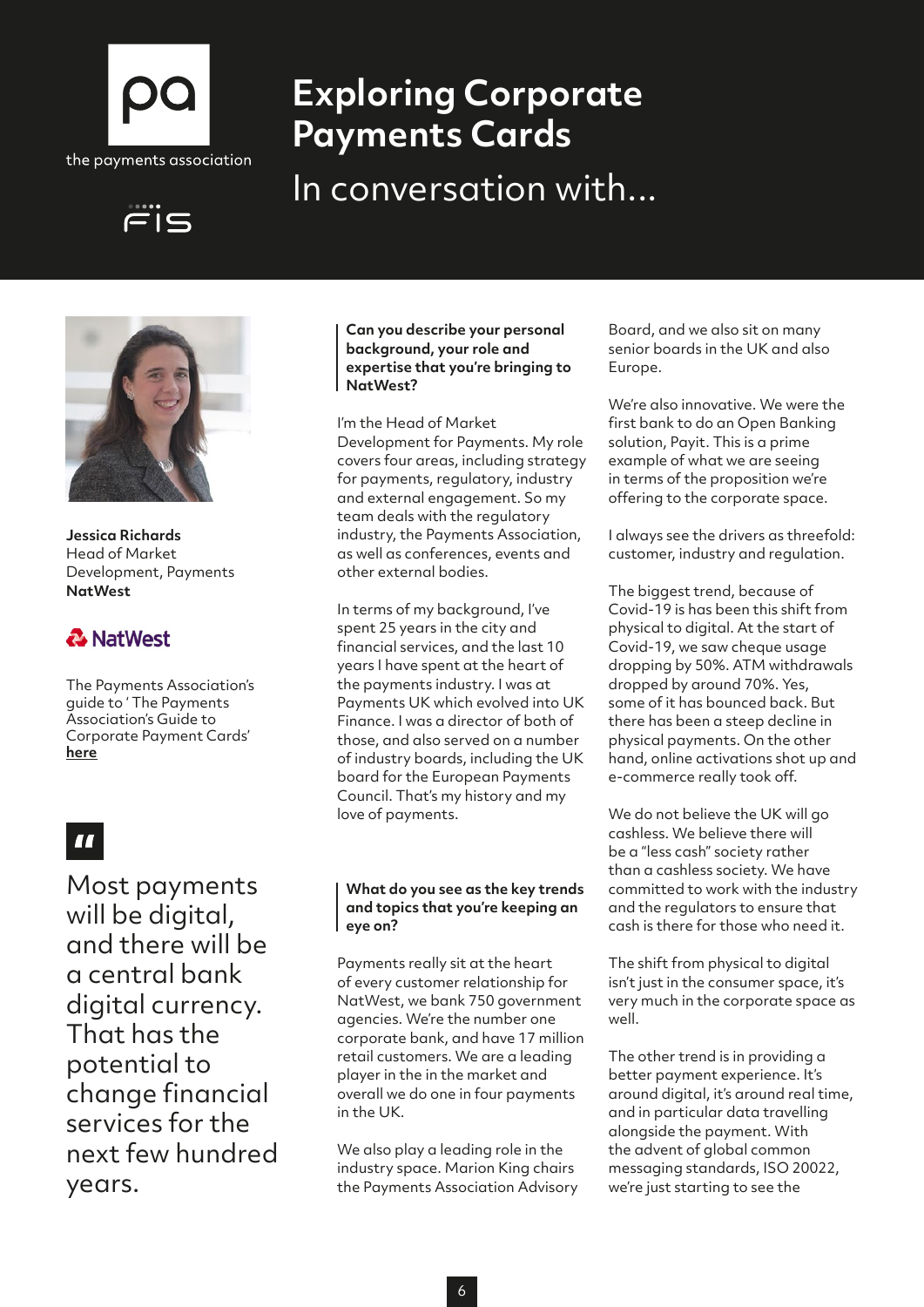possibilities of what that can do for corporates.

The final thing I would say will get bigger is the whole climate and sustainability agenda. You can see people and active investors starting to focus on this, and expecting their banks and the financial services industry to really help them. In that sense, the customer is absolutely driving change.

The second big driver is around the regulatory and industry space. I remember going to conferences five years ago where it was predicted that there would be this tidal wave of regulation coming our way. Well, we're absolutely in the middle of that tidal wave of regulation now, including PSD2 and SCA, Open Banking, which is going into Open Finance, or everything we're doing to fight fraud. There is also the Bank of England's RTGS renewal, and then of course the new payments architecture in the UK. So we're in the middle of this massive amount of change.

If you try to drill down in terms of what the regulators and industry are trying to achieve, one of their key drivers is around security, resilience and stability. They have to keep people and payments safe. According to UK Finance, over £750 million was stolen through fraud just in the first half of this year, up 30% from last year, which is horrifying. But actually, banks and the wider industry stopped another £730 million from being stolen. But fraud is shooting up, hence this whole focus on security, resilience, and obviously the Bank of England's focus on payment system stability as well.

The regulators are also looking at competition and innovation. This is where the ISO 20002 global messaging standard is being driven by regulation, and it's really one of the key drivers of the RTGS renewal and of the new payments

architecture. This will essentially enhance data to travel alongside the payment. It will enable more efficient cash management invoicing. It will reduce friction, and it will allow organisations to innovate.

I don't think we've seen the start of the potential of what that could deliver, because at the moment we're just putting in the rails. But we haven't even thought about what could travel on top of it.

The other area in terms of innovation is of course the whole digital money piece. I'm the NatWest rep at the UK Finance Digital Money Group. We just had our first meeting last week, and we all agree Digital Money is going to be massive. This will change finance for the next several hundred years. But I don't think we even understand the concept of it, or potentially how it will change financial services.

The final driver is really around how the competitive space is being driven by technology. If the regulation is a tidal wave, the technology is pushing it and it's hitting now. It's both FinTech and Big Tech, so it's coming from both sides. Big Techs are launching their own currencies, they've got all the data. On a wider scale, it's cloud, its APIs, it's distributed ledger technology, and Open Finance. Technology is going to be a huge driver for even more change and I think we need to be aware of that.

In terms of our strategy, particularly for the corporate space, yes, we have to change the proposition, but we also have to look at how payments as a service, and payments as a business, can change from legacy technology to this new, distributed, open technology using APIs, using cloud technology, and build that from where we were to where we need to be really. Run payments as they should be run.

In terms of Open Banking, it's a tiny portion of payment volumes at the moment but it will take off - it just needs the right tipping point.



 $\blacksquare$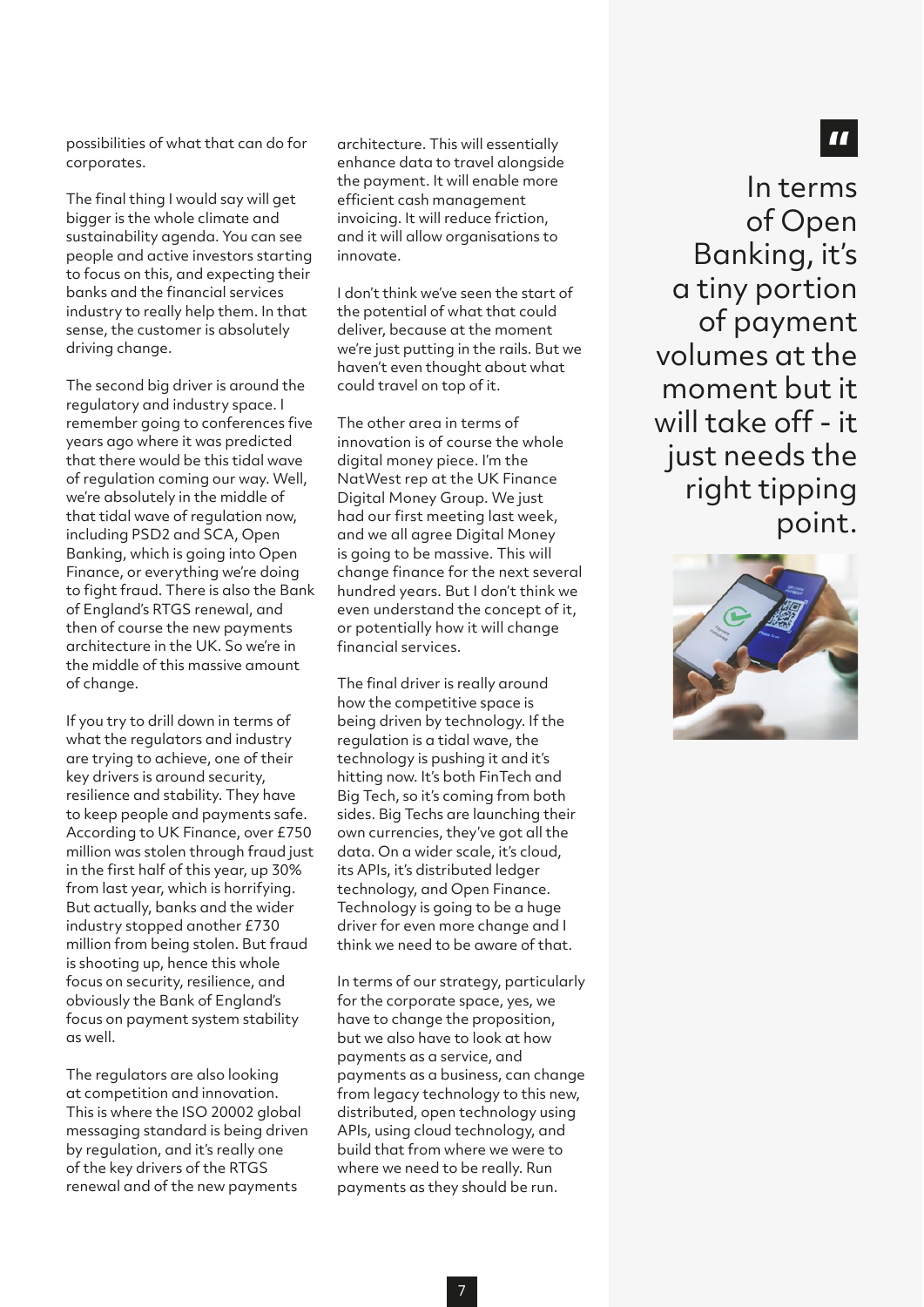**And how do you see the emergence of request to pay impacting corporate efficiencies? You know, improving things like funds settlement and overall cash flow management, working capital practices?** 

Request-to-Pay is an interesting one. You have to look at RtP from request or pay at the technology level, which is at the payments level. But if you look at RtP in terms of what it offers customers, there are so many different use cases. We've just brought out this fantastic service, Payit, which links to Open Banking and the payer model.

It's less of a corporate offering, but it can be used for SMEs, where essentially you send a QR code or a link which is effectively an RtP. I or an SME can send it to you. You click on the link or QR code, it takes you to your bank and you go through a normal process to pay. It's essentially an alternative to card payments. It's 25% cheaper than cards. It's frictionless, and it reduces fraud. There is huge potential in this space.

**With the move from physical plastic cards to virtual cards, do you see the main benefits of that shift in terms of reducing fraud and the greater spending controls that companies can put in place? Or is it more about the visibility of data?**

If you ask customers what they want, they all talk about all the things you've just mentioned. It's going to be a combination of issues. When we go out to corporates and SMEs, we go out with a proposition that's a way to pay that reduces fraud, and reduces friction.

We have a product called Tyl which is a merchant acquiring proposition. That links to improving next working day settlement, simpler pricing, and using smart portals on data insights. If you combine Tyl with Payit and ISO and the data that

can come with it, it brings together the work we're doing with crossborder and trade finance, global currencies and transactions as one proposition. You have to look at the customer's needs as a whole.

**Looking at Open Banking, most activities have been geared towards the consumer side of things. But what opportunities do you see in Open Banking for corporates?** 

I would go back to Payit as we were the first bank to come up with an Open Banking solution and I think we're actually quite innovative in this space. So far, we've processed a million payments equivalent to £100 million via open source, and £160 million pounds via the Open Banking APIs. The payment solution we've come up with is actually multi award winning, and it's a simple alternative to cards. It bypasses the payments rails, and uses the open banking APIs. It reduces friction, reduces fraud, and is 25% cheaper. I see huge potential for corporates, of all sizes, in particular SMEs could use this and reduce their card costs significantly.

Once you get Open Banking and payments together, then Open Finance creates a whole other opportunity. That's the next step, but we haven't quite got there yet.

**Do you see SCA as a barrier that's introducing more friction in terms of payment acceptance, or is it something that's it's got an undeserved reputation?**

Payments has always been a balance. Technology helps move the balance forward, but certainly there's always a balance between speed and simplicity, versus the additional data fraud checks and all the other things that slow payments down.

I think the issue will be more merchants understanding this and

If you ask me for my crystal ball, the biggest disruptive challenge coming into the payments industry is from Big Tech - Google, Apple, Facebook/Meta.



## $\blacksquare$